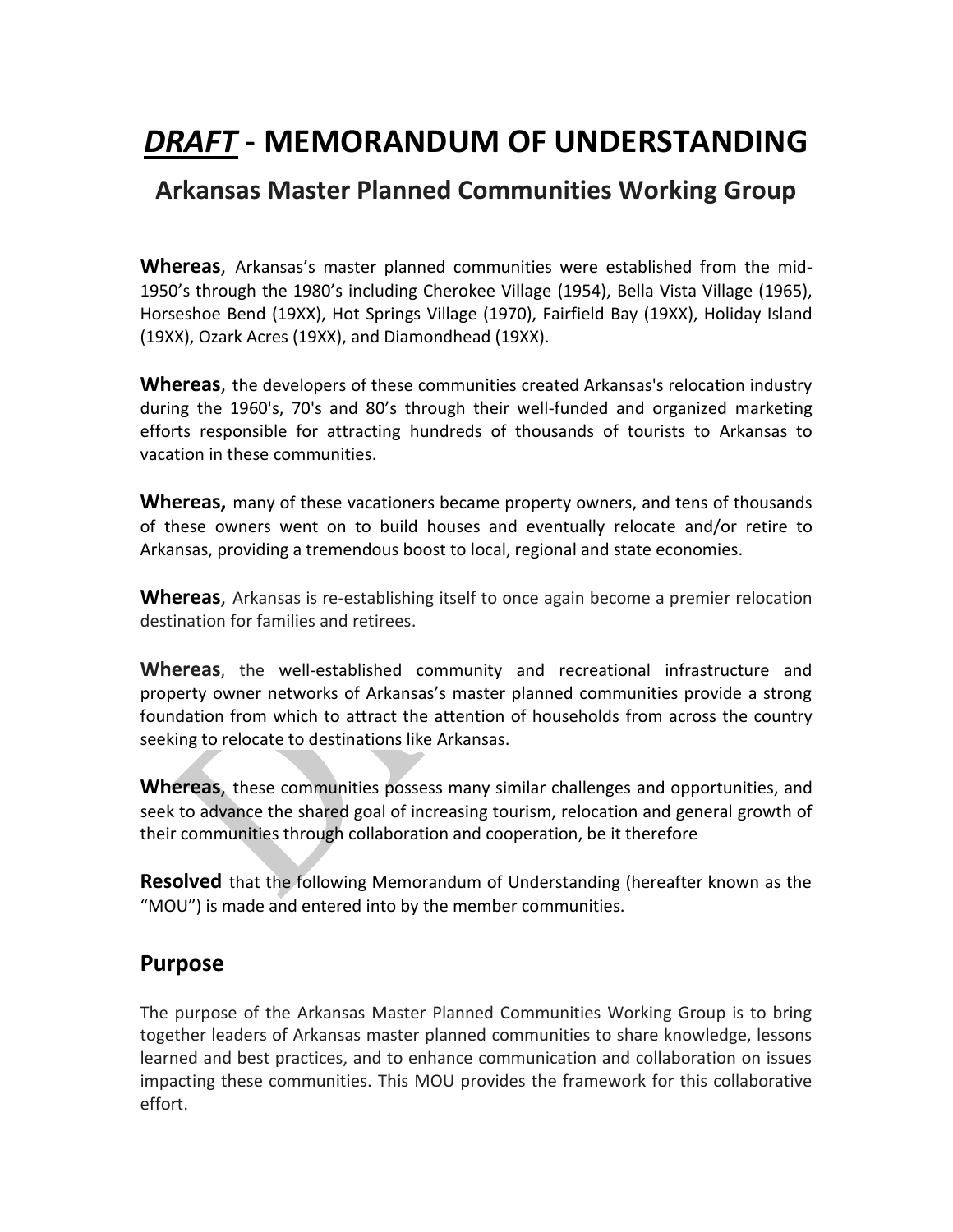### **Eligible Member Communities**

- **Bella Vista**
- **Cherokee Village**
- **Diamondhead**
- **Fairfield Bay**
- **Holiday Island**
- **Horseshoe Bend**
- **Hot Springs Village**
- **Ozark Acres**

## **Membership Criteria**



For the purpose of establishing criteria for membership into the Working Group, a master-planned community is defined as:

**A large-scale Arkansas residential community planned and built by a developer that includes well-established infrastructure such as roadways, utilities and basic community services, along with recreational amenities, such as lakes, golf courses, tennis courts, parks, trails, playgrounds, swimming pools, campsites and clubhouses. Some master planned communities may have stores, restaurants, schools, churches, shopping centers and other businesses.** 

Characteristics of a master planned community include governance through a property owners association, improvement district, traditional city or municipal form of government, or active developer, or a combination of any these structures. Unlike traditional communities formed organically and on an ad hoc basis over an extended period of time, master planned communities are typically constructed on large swaths of raw land in a relatively short period of time based on a single development plan.

Additional characteristics include a large base of tax-paying property owners who reside outside of the community, region or state. These communities traditionally have dedicated funding for marketing and advertising to promote the community as a vacation, relocation and/or retirement destination.

## **Member Community Representation and Participation**

Each Member Community may designate two representatives from each of their principal governing bodies including city/municipal government, property owners association, and improvement district as well as representative(s) from an active developer or designated developer who holds the "developer rights" in the community.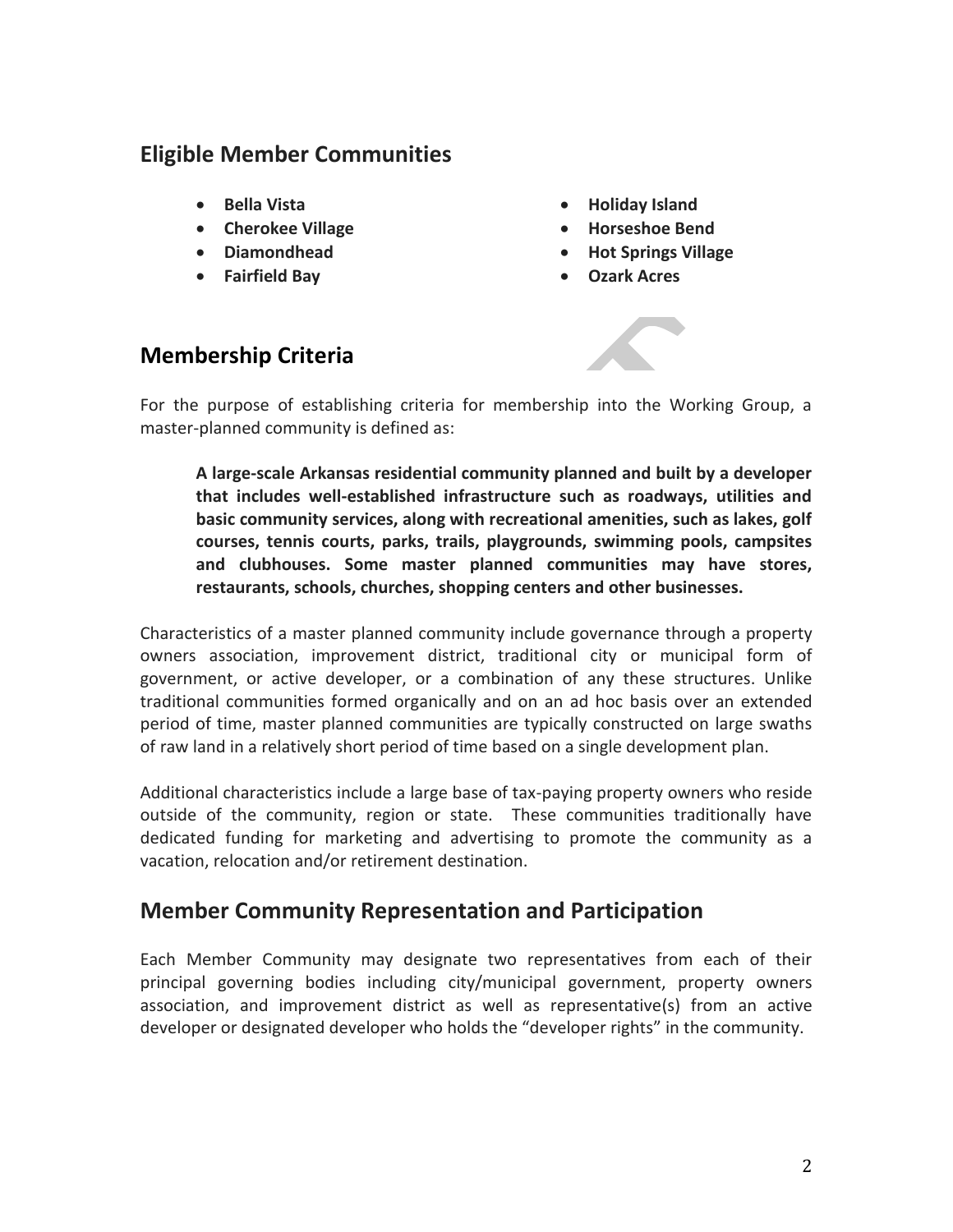#### **Each Member Community Shall:**

- 1. Agree to form an "Arkansas Master Planned Communities Working Group" (hereafter known as the "Working Group") made up of representatives of the principal governing bodies from each member community.
- 2. Agree to convene periodically and on an as-needed basis to share ideas and provide opportunities for learning and collaboration.
- 3. Agree to work together in the true spirit of cooperation to engage local, regional and state tourism and economic development agencies and associations and government officials in order to advance an agenda that promotes tourism, relocation and development opportunities for member communities.
- 4. Agree to pursue opportunities to cooperate, including on branding, marketing and cost-share advertising and promotional activities, when it is in the best interest of promoting tourism and relocation in member communities.

It is understood the Working Group will have no authority to enter into contracts or commit funds or resources of the member communities as that authority rests solely with each individual community.

The Working Group may appoint a Convener/Chair and appoint subcommittees and subcommittee chairs as needed. The Working Group shall meet on an asneeded basis. Working Group meetings and conferences are not open to the general public unless otherwise agreed by the Working Group.

#### **It is Mutually Agreed By and Between the Member Communities that:**

- 1. No-Funds, No-Contractual Obligation: This MOU is neither a fiscal nor a funds obligation document, and no contractual relationship is established between the communities by this MOU.
- 2. Modification: Modifications within the scope of this MOU shall be made by mutual consent of the communities, by issuance of a written modification, signed and dated by each community, prior to any changes being performed.
- 3. Termination: Any party to the MOU, in writing to the remaining parties, may terminate their participation in this MOU in whole, or in part, at any time.